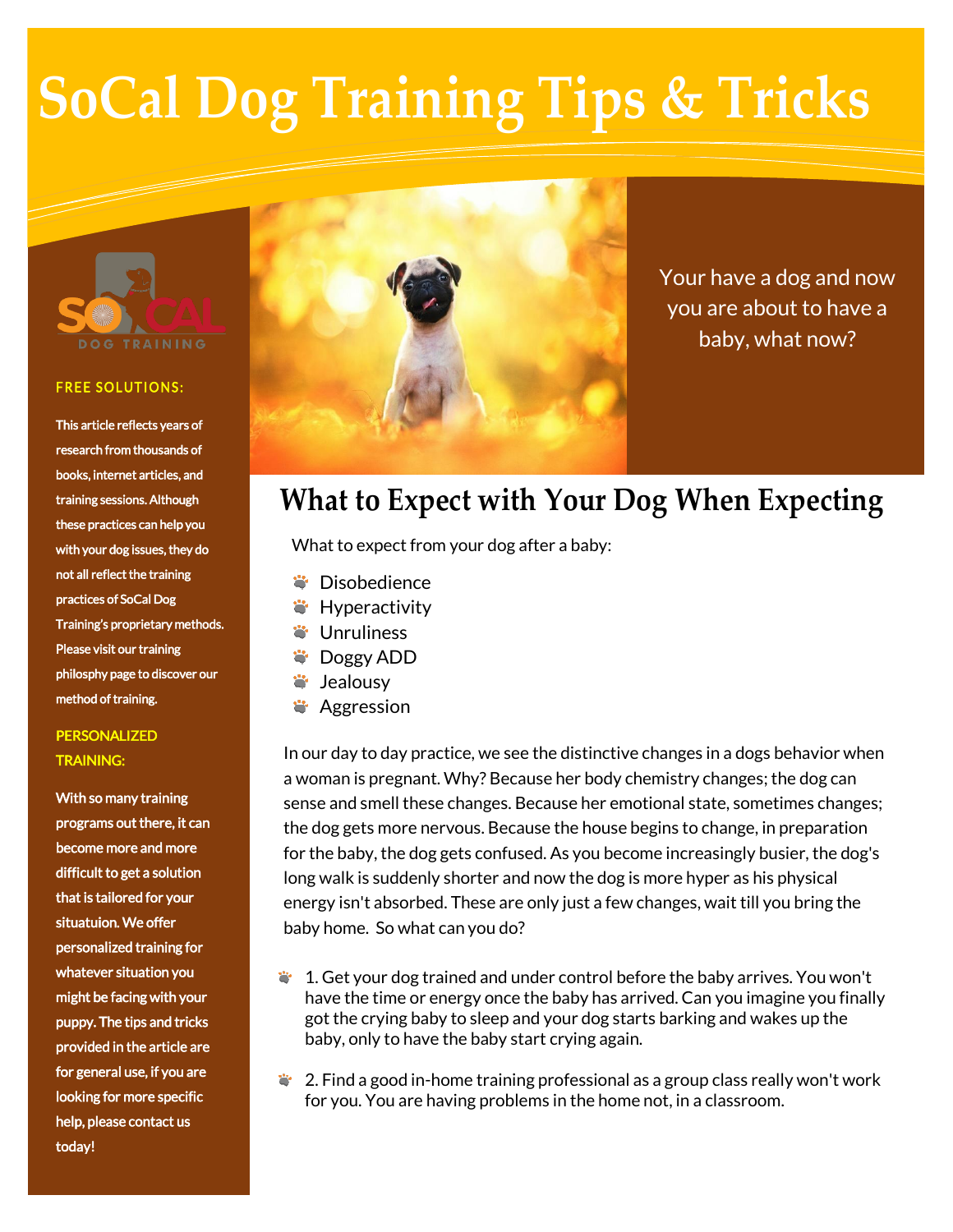# **SoCal Dog Training Tips & Tricks**



#### **FREE SOLUTIONS:**

This article reflects years of research from thousands of books, internet articles, and training sessions. Although these practices can help you with your dog issues, they do not all reflect the training practices of SoCal Dog Training's proprietary methods. Please visit our training philosphy page to discover our method of training.

### PERSONALIZED **TRAINING**

With so many training programs out there, it can become more and more difficult to get a solution that is tailored for your situatuion. We offer personalized training for whatever situation you might be facing with your puppy. The tips and tricks provided in the article are for general use, if you are looking for more specific help, please contact us today!



Your having a dog and now you are about to have a baby, what now?

## **What to Expect with Your Dog When Expecting**

- 3. Look for the school who doesn't just offer fancy warranties, but a school that always delivers maximum results. Remember a one day visit with the promise of coming back in 6 weeks isn't going to get your dog trained. You need to have an instructor work with you several days on a consistent base, to get maximum results. You need a personal coach to learn the art of training your dog. Don't take my word for it. Just look at the graduates.
- $\bullet$  4. A one time visit isn't going to solve your behavior problems as quick fixes normally fix nothing. You and your dog need to get the full understanding of what is expected in your relationship in order to get the long-lasting results.

There are very few good dog training schools. Check with your veterinarian, local pet store, or just look at your neighbors and friends with well-behaved dogs. Look how their dog walks or behaves under all different types of circumstances. Make your own choice based on what you see. Due to our great success, we would happily recommend to you good dog training schools.

Learn the commands and exercises that will enhance dog/baby relationship. Like taking the baby in the stroller and the dog for a walk at the same time, putting the dog in place or down stay while you change diapers, feed the baby or try to get the baby to sleep.

Remember your dog is not your baby it is not even your relative. Were as your new baby will need your mothering skills, your dog can take those mothering skills as weakness. Your dogs' mother knew how to reinforce her commands, she can bite or she can lick. Learn the rules of a canine mom's leadership. A mother dog only gives the command once and than reinforces. So make sure that you never say a command you can't reinforce and always be prepared to deliver the consequences.